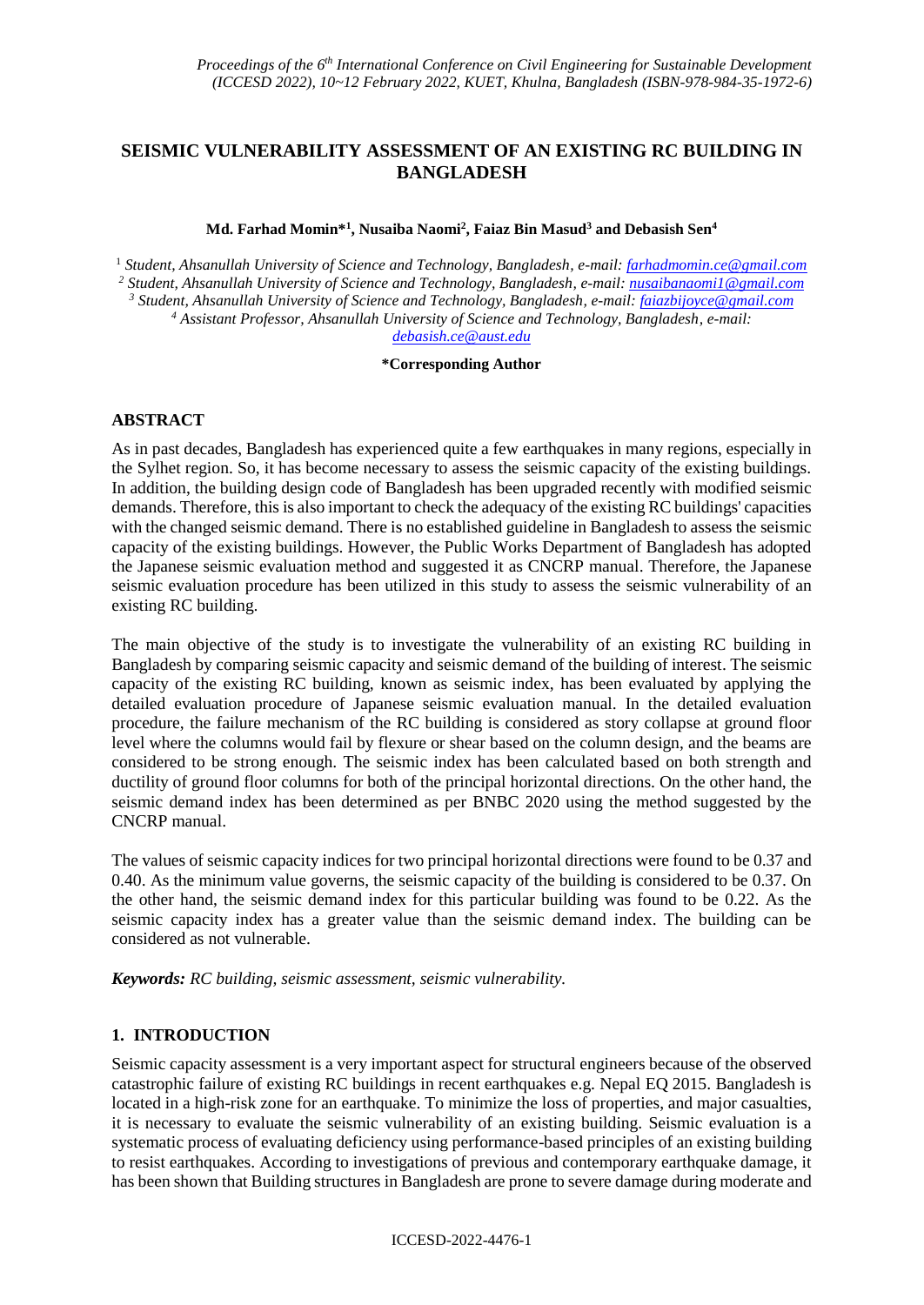significant ground motion (Islam et al., 2016). To understand the effect of an earthquake on an existing building, a suitable method of assessment should be applied to estimate the vulnerability of the buildings under seismicity.

There are several established guidelines to assess a buildings seismic vulnerability such as the Rapid Visual Screening (RVS) method (FEMA P-154), Handbook for the seismic evaluation of building (ASCE 31-03) and the Japanese Seismic Evaluation Standard (JBDPA 2001). The Rapid Visual Screening (RVS) method (FEMA P-154) evaluates an existing building based on a visual investigation of the building and gives a performance score. The visual inspection should contain the building information such as the number of stories and shapes, identifying the occupancy, the type of soil and geologic hazards, the irregularities of the building, gravity loading system, earthquake force resistance system and building materials. The basic performance score is assigned depending on the structural load resisting system (e.g. RC frame system, braced frame system, moment-resisting frame system, flexible diaphragm system, rigid diaphragm system) and the basic performance score needs to be modified using penalty factors due to the height of the building, structural irregularities (i.e. story and plan irregularities), building age, and soil type. Seismic evaluation by ASCE 31-03 refers to a three-tier screening procedure with consideration of ground shaking and, to a lesser extent, other seismic hazards. In this method, the evaluation of the buildings is done according to their Life Safety or Immediate Occupancy Performance Levels. The goal of the first-tier evaluation is to identify the building that meets the basic constructive parameters and to identify potential deficiencies using the corresponding checklists (e.g. structural checklist, foundation checklist, the nonstructural checklist). If certain parts of the building do not fulfil the first-tier checklist standards, the second-tier evaluation can be done on individual elements or the entire building using one of the seismic evaluating procedures (e.g. linear static procedure, linear dynamic procedure etc.). If there is any doubt that the first and second tiers are too conservative for a realistic review and that a more comprehensive study is required, the third tier of evaluation is used by comprehensive investigation (nonlinear analysis) and it can be done for the entire structure or for individual parts that did not fulfil the second-tier standards. Seismic evaluation of buildings by the Japanese Standard (JBDPA 2001) consists of three different levels of evaluation. The first level screening procedure is more conservative where cross-sectional area and concrete strength of vertical members are required to evaluate the seismic index. The second level screening procedure is more detailed than the first level and requires structural drawing along with material properties. In the second level screening procedure, it is assumed that the strength of the beam is greater than that of a column so that failure would be story collapse. The ultimate strength and plastic deformation capacity of vertical members are evaluated based on the cross-sectional area, reinforcement detail, and material strength which yields to the evaluation of the seismic index. In the third level screening procedure, building characteristics are examined in greater detail than in the second level screening procedure with the consideration of both the strength of columns and beams along with walls by the numerical analysis software. The second level evaluation of the Japanese Standard (JBDPA 2001) has been adopted by the Public Works Department of Bangladesh in an improvised manner and is known as the CNCRP Manual (CNCRP 2015). From the above discussion, it is clear that the second level evaluation by JBDPA 2001 considers both lateral strength and ductility (i.e. deformability) to evaluate the seismic index and therefore, this method is utilized in this study.

The purpose of this study is to assess the seismic vulnerability of an existing RC building in Bangladesh by comparing the seismic capacity index, *I<sup>s</sup>* and seismic demand index, *Iso* considering the second level evaluation procedure prescribed by JBDPA (2001).

## **2. SEISMIC ASSESSMENT OF EXISTING RC BUILDING**

Seismic assessment requires to evaluate both lateral capacity of a building structure and expected seismic demand for that building. These two evaluation aspects are described in the following subsections.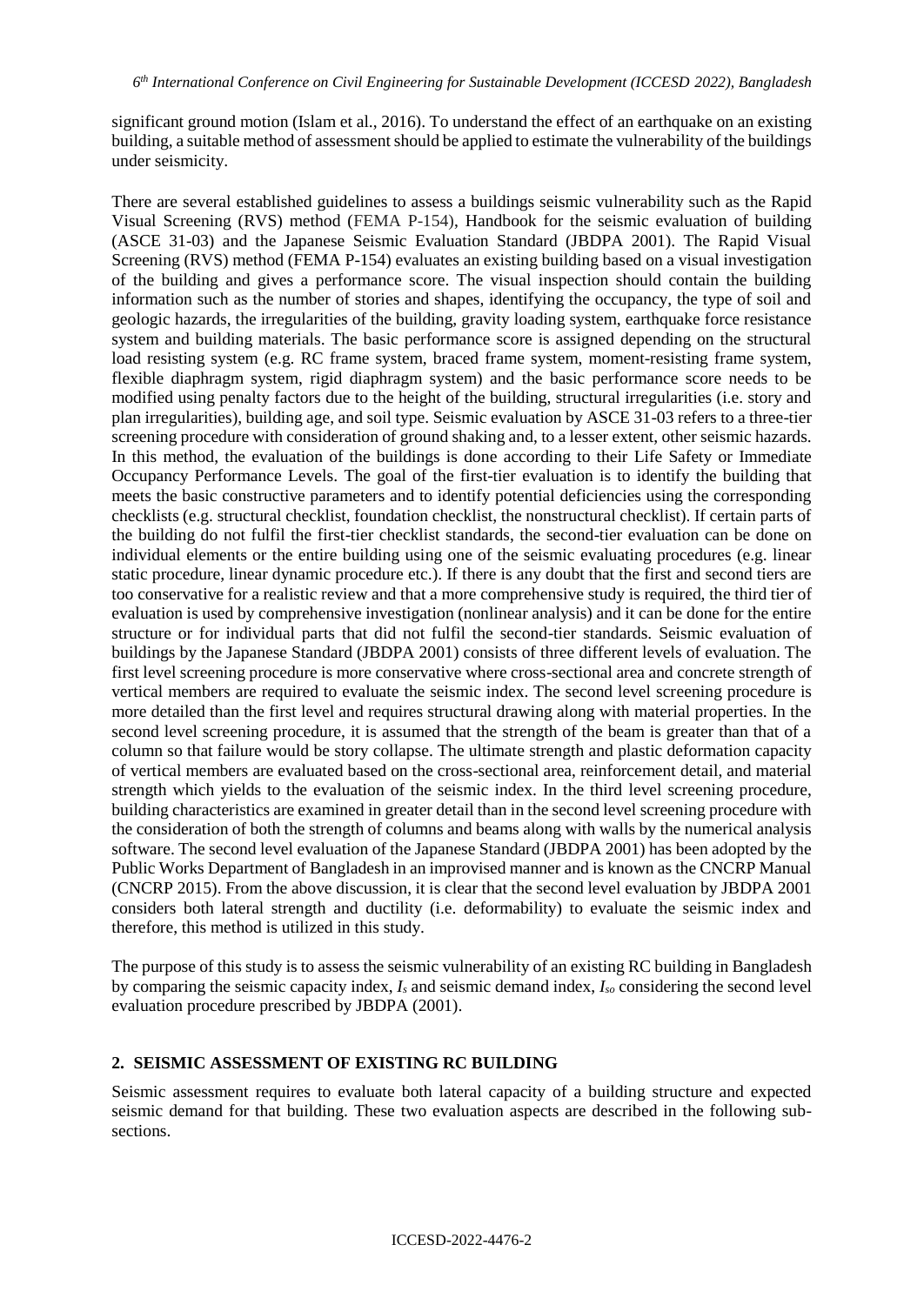## **2.1 Seismic Capacity Assessment**

The second level evaluation by JBDPA (2001) is a detailed procedure to assess the lateral capacity of a building that needs structural drawing of the existing building. This lateral capacity is evaluated considering story collapse mechanism as shown in Figure-1, where beams are considered strong enough and columns are considered to be susceptible to collapse. The columns may fail by shear or flexure depending on the design of the RC columns. In second level evaluation, RC columns are firstly divided into two categories a) shear column and b) flexural column. Based on the types of columns, strength index (*C*-index) and ductility index (*F*-index) of each column are needed to be determined. To evaluate the seismic capacity of a building which is referred as seismic capacity index (*Is*) and expressed by equation (1). The basic seismic index (*E0*) is a function of strength index, *C*, and ductility index, *F*.

$$
I_s = E_0.S_D.T \tag{1}
$$

where,  $I_s$  = Seismic index of structure,  $E_0$  = Basic seismic index of structure,  $S_p$  = Irregularity Index, and  $T =$  Time index.



**Figure 1:** Story collapse mechanism. (JBDPA 2016)

### **2.2 Strength and Ductility Evaluation**

Strength and ductility evaluation consists of two different types of indices 1. Strength Index, *C* and 2. Ductility Index, *F*. These indices are later used to determine the basic seismic index *E0*. The basic seismic index is later used to determine the seismic capacity index, *IS*.

## **2.2.1 Strength Index,** *C*

The individual strength index, *C* of a member is computed considering the ultimate lateral load carrying capacity of the RC columns using the equation  $(2) - (9)$ . Similarly strength index for the shear walls can also be calculated using the guidelines of JBDPA (2001)

$$
C = \frac{Q_u}{\Sigma W} \tag{2}
$$

$$
Qu = \min(Qmu \ and \ Qsu) \tag{3}
$$

$$
Q_{mu} = \frac{M_u}{h} \tag{4}
$$

$$
Q_{su} = \left\{ \frac{0.053p_t^{0.23}(18+F_c)}{\frac{M}{Q*d_e} + .12} + 0.85 * \left(p_{we} * \sigma_{wy}\right)^{\frac{1}{2}} + 0.1 \sigma_{0e} \right\} * b_e * j_e \tag{5}
$$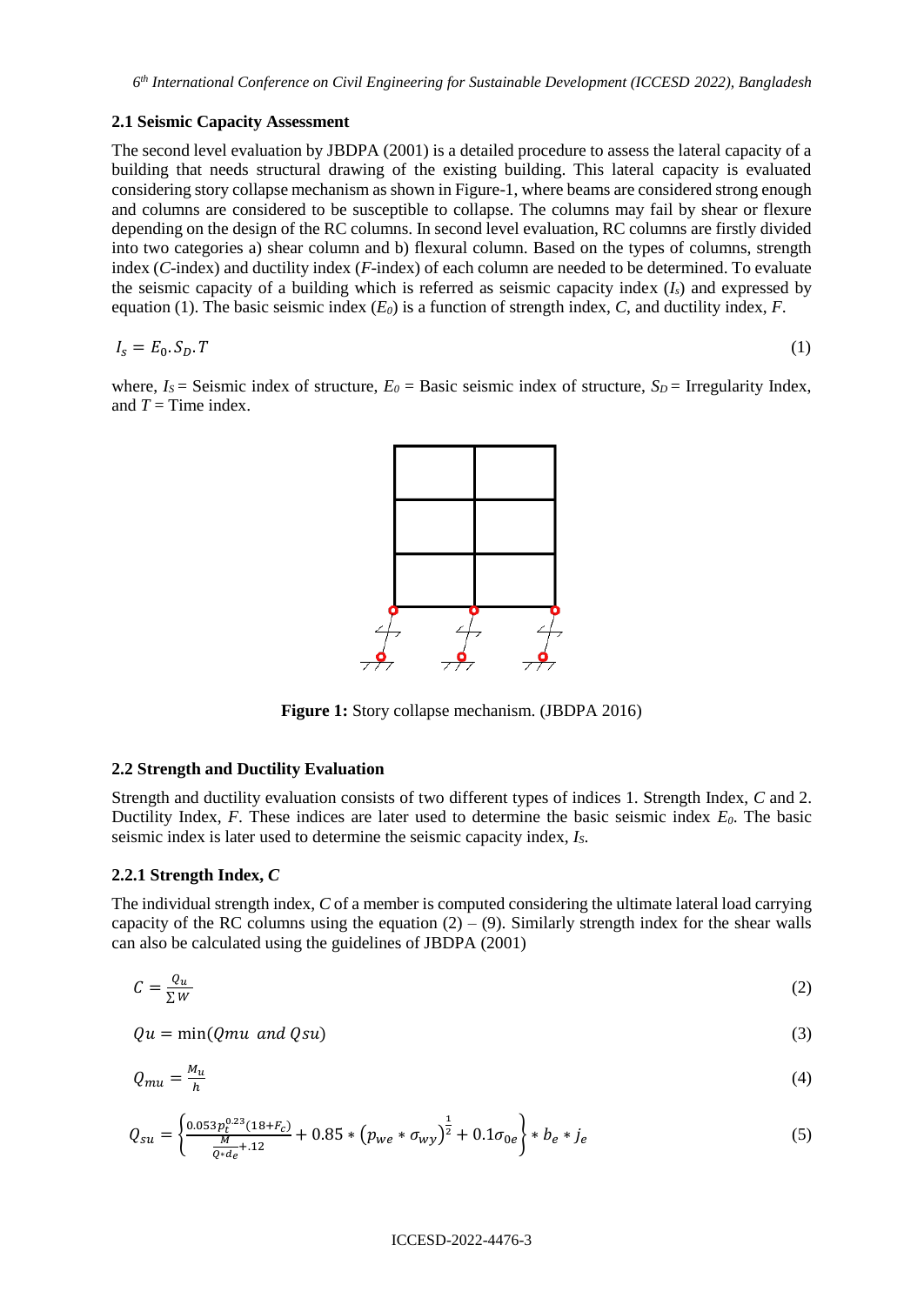$$
p_{we} * \sigma_{wy} = p_w \sigma_{wy} \left(\frac{b}{b_e}\right) + p_{sh} \sigma_{sh} (t + b_e)
$$
\n<sup>(6)</sup>

$$
p_{te} = \frac{a_t}{b_e * d_e} \tag{7}
$$

$$
j_e = \frac{7d_e}{8} \tag{8}
$$

$$
\sigma_{0e} = N/(b_e * j_e) \tag{9}
$$

where,  $C =$  Strength Index,  $Q_u =$  Ultimate lateral load-carrying capacity of the vertical members in the story concerned,  $\sum W =$ The weight of the building including live load for seismic calculation supported by the story concerned,  $M_u$  = Ultimate moment capacity.  $p_w$  = Shear reinforcement ratio,  $\sigma_{wv}$ =vield strength of shear reinforcement,  $d_e$  = Distance between tensile reinforcing bar center and extreme fiber of the wing wall in compressive size (mm),  $p_{sh}$ =Horizontal shear reinforcement.  $\sigma_{sv}$  = yield strength of bars,

## **2.2.2 Ductility Index,** *F*

The deformation capacity of vertical members are referred as *F*-index in second level evaluation of JBDPA (2001). The ductility index, *F* of a vertical structural member depends on the yield and ultimate deformation capacity of vertical members and the vertical member types i.e. shear column, flexural column, shear wall etc. and can be computed according to the classification shown in the Table-1.

| <b>Vertical</b><br>member   |                                       | <b>F</b> index                                                                                                                        | Criteria                             |
|-----------------------------|---------------------------------------|---------------------------------------------------------------------------------------------------------------------------------------|--------------------------------------|
|                             | Shear wall                            |                                                                                                                                       | -                                    |
| <b>Structural</b>           | Flexural                              |                                                                                                                                       | $_{w}Q_{su}/_{w}Q_{mu}=1.0$          |
| Wall                        | wall                                  | $\overline{2}$                                                                                                                        | $_{w}Q_{su}$ / $_{w}Q_{mu} \geq 1.3$ |
|                             |                                       | 1 < F < 2                                                                                                                             | $1.0 < wQ_{su}/wQ_{mu} < 1.3$        |
|                             |                                       |                                                                                                                                       |                                      |
|                             | Shear<br>column                       | $F = 1 + 0.27 * \frac{R_{su} - R_{250}}{R_v - R_{250}}$                                                                               |                                      |
| <b>Structural</b><br>Column | Flexural<br>column                    | $F = 1 + 0.27 * \frac{R_{mu} - R_{250}}{R_v - R_{250}}$                                                                               | $R_{mn} < R_{y}$                     |
|                             |                                       | $F = \frac{\sqrt{\frac{2R_{mu}}{R_y} - 1}}{0.75 * \left(1 + \frac{.05R_{mu}}{R_v}\right)} \leq 3.2$                                   | $R_{mn} \geq R_{y}$                  |
|                             | Extremely<br><b>Brittle</b><br>Column | 0.8<br>$Q = \text{Illtimate}$ shoot strength of well $Q = \text{Choor force}$ at the flexurel strength of the well $R = \text{Vield}$ |                                      |

Table 1: Determination of the value of Ductility Index, *F* for different conditions (JBDPA 2001).

*wQ*<sub>*su*</sub>= Ultimate shear strength of wall, *wQ*<sub>*mu*</sub> = Shear force at the flexural strength of the wall,  $R_y$  = Yield deformation in terms of inter-story drift angle =  $1/150$ ,  $R_{250}$  = Standard inter-story drift angle =  $1/250$ ,  $R_{su}$  = Inter-story drift angle at the ultimate deformation capacity in shear failure, *Rmu* = Inter-story drift angle at the ultimate deformation capacity in flexural failure

### **2.3 Basic Seismic Index of Structure (E0)**

Generally, a building structure consists of several vertical load bearing members i.e. columns and shear walls and they will fail at different deformation levels, based on the strength and ductility capacity of individual vertical member, under the seismic load. Therefore, a concerned story of a building can fail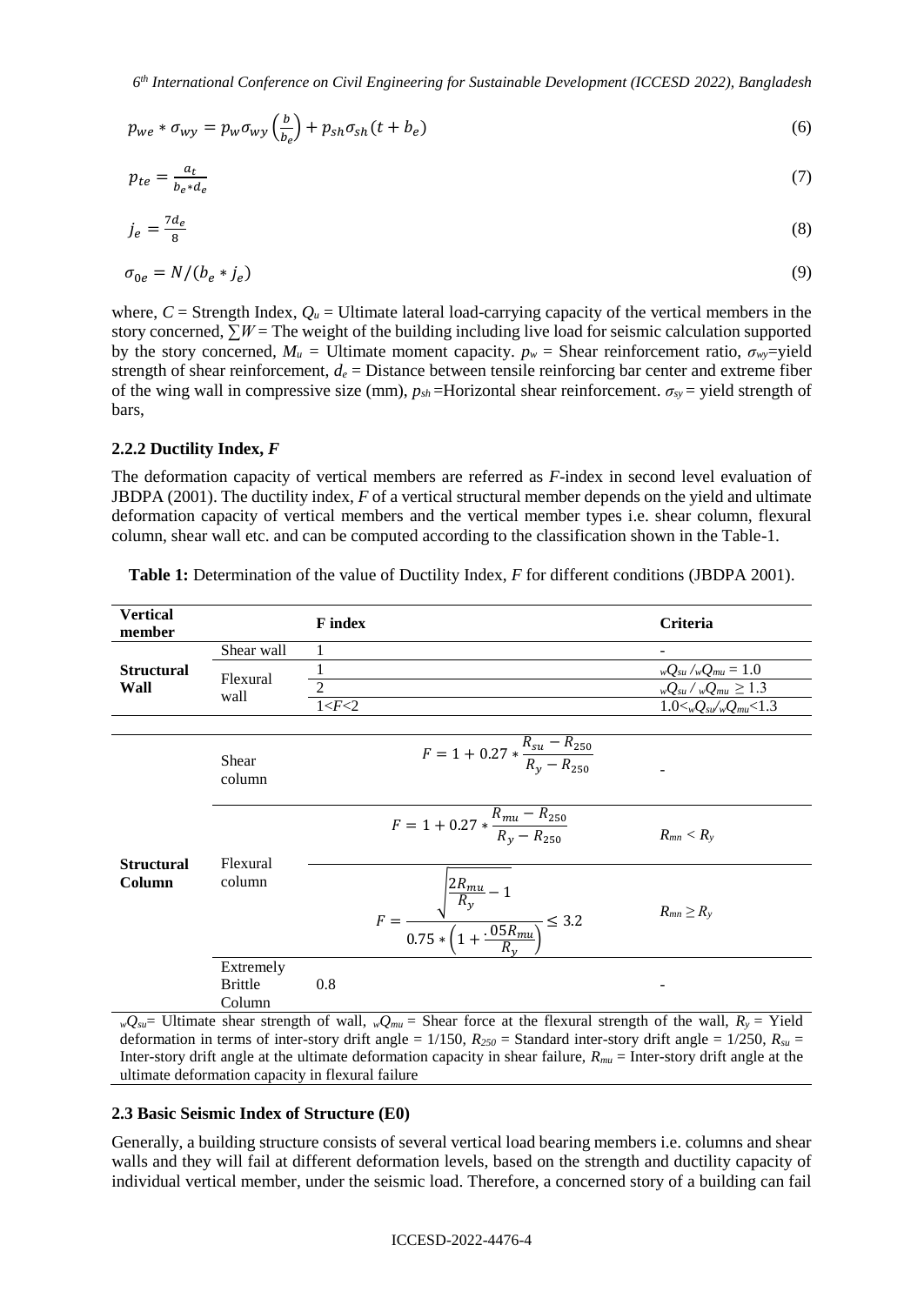in a ductile or brittle manner based on the types of vertical members' deformation capacity. The basic seismic index of structure (*E0*) depends on the ductile or brittle failure mechanism of a story and can be determined as follows:

#### **Ductility-dominant basic seismic index of structure**

Figure-2 shows an idealized relationship of strength index (*C*) and ductility index (*F*) of a building where all members are ductile i.e. capacity degradation is not much. To calculate the value of basic seismic index, *E<sup>0</sup>* the structural members are classified according to their ductility index *F*. The members are divided into groups and the groups are formed in the order of smaller value of the ductility index, *F* (Figure-2) i.e.  $F_1$ ,  $F_2$ ,  $F_3$  etc. Any grouping can be adopted to get the maximum  $E_0$  value. The value of  $E_0$  can be calculated using the equation (10)

$$
E_0 = \sqrt{(C_1 F_1)^2 + (C_2 F_2)^2 + (C_3 F_3)^2}
$$
\n(10)

where,  $C_1$ ,  $C_2$ ,  $C_3$  = Strength index,  $C$  of 1<sup>st</sup>, 2<sup>nd</sup>, 3<sup>rd</sup> group respectively.  $F_1$ ,  $F_2$ ,  $F_3$  = Ductility index,  $F_1$ of  $1<sup>st</sup>$ ,  $2<sup>nd</sup>$ ,  $3<sup>rd</sup>$  group respectively



**Figure 2:** Basic seismic index of ductility-dominant structure (Fukuyama et al., 2000)

**Strength-dominant basic seismic index of structure** 



**Figure 3:** Basic seismic index of strength-dominant structure (Fukuyama et al., 2000)

Figure-3 shows an idealized relationship of strength index (*C*) and ductility index (*F*) of a building where some members are brittle i.e. large capacity degradation at lower deformation.The ductility index  $F_I$  (for the first group) is selected as the cumulative point of strength. The contribution of the strength indices for the members with a higher ductility indices than the first group is considered only. It will be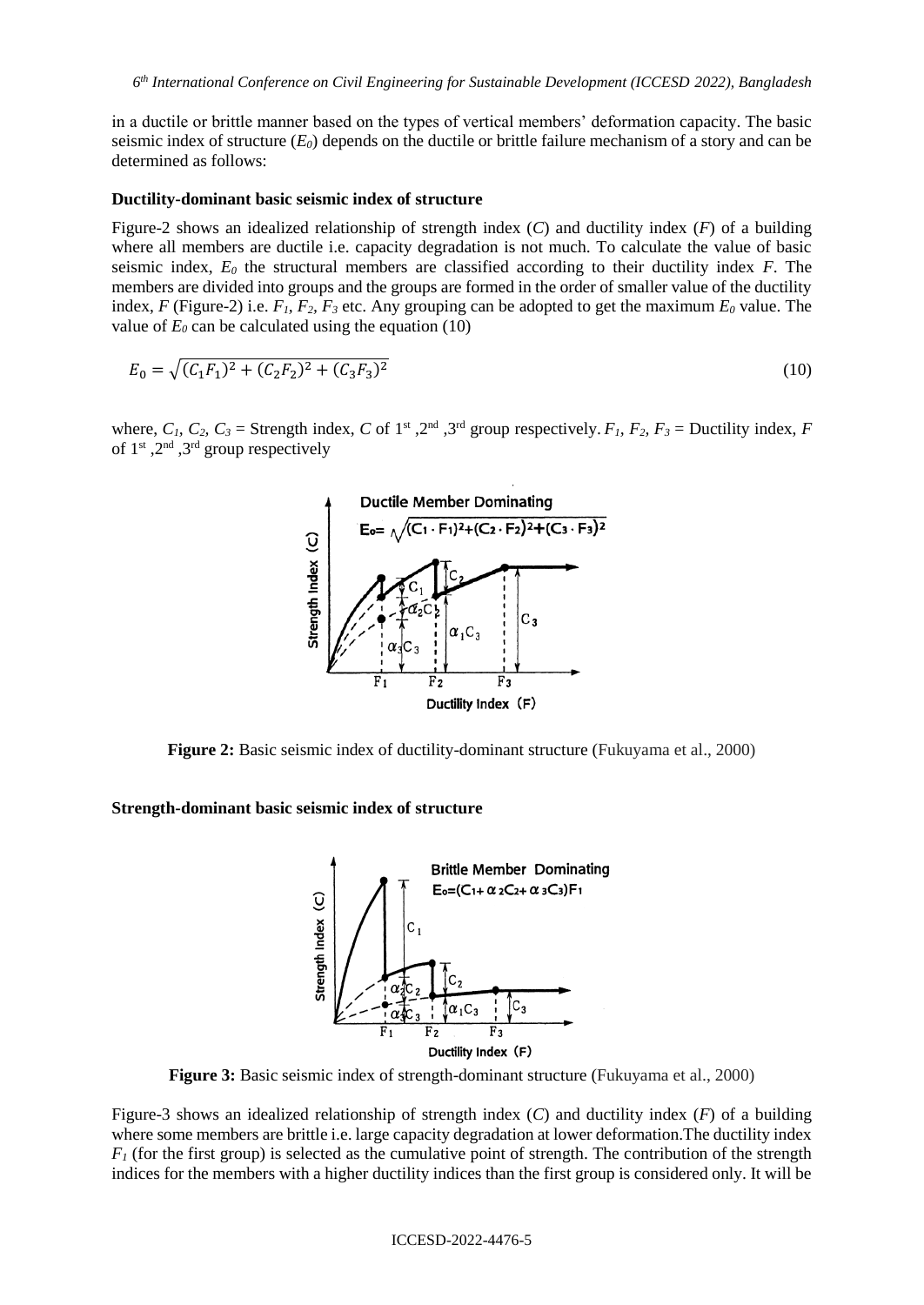selected in a way that the calculated value of  $E_0$  will be maximum. In the higher groups, effective strength factor  $\alpha$  is calculated while the effects of yield deformations and clear height of the vertical members on the basis of the relationship between the drift angle and the story shear force are considered. Seismic index  $E_0$  for strength dominating structures can be calculated by the equation (11)

$$
E_0 = \frac{n+1}{n+i} * (C_1 + \sum_j \alpha_j C_j) * F_1
$$
\n(11)

where,  $\alpha j$ = Effective strength factor in the j-th group at the ultimate deformation  $R_l$  correlating to the first group which is considered as per Table-2,  $C =$  strength index of the member.  $F =$  Ductility index of the member.

All the members can not reach their individual strength capacity in a certain drift level. Some can reach their maximum capacity but others can show a certain percentage of their total strength so there is a factor which can actually calibrate their contribution at a certain drift. As the equation suggests there is a term *α* which is called "effective strength factor". This factor helps to divide the columns to various groups according to their contribution of strength at various drift levels. It can be calculated as par JBDPA (2001) using Table-2

|        | Cumulative point of groups $F_1 \ge 1.0$ (Drift angle $R_1 \ge R_{250} = 1/250$ ) |                             |                 |  |
|--------|-----------------------------------------------------------------------------------|-----------------------------|-----------------|--|
| Groups |                                                                                   | 1.0 < F <sub>1</sub> < 1.27 | $1.27 \le F_1$  |  |
|        |                                                                                   | $R_{250} < R_1 < R_{150}$   | $R_{150} < R_1$ |  |
|        | Shear $(R_{SU} = R_{250})$                                                        |                             |                 |  |
|        | Shear $(R_I < R_{su})$                                                            | $\alpha_{s}$                |                 |  |
|        | Flexural $(R_{mv} < R_1)$                                                         |                             |                 |  |
|        | Flexural $(R_{l} < R_{mv})$                                                       | $\alpha_m$                  |                 |  |

**Table 2:** Effective strength factors.

here,  $\alpha_s$  = Effective strength factor for a shear member,  $\alpha_s = Q_{FI}/Q_{SU} = \alpha_m * (Q_{mu}/Q_{SU})$ ,  $\alpha_m$  = Effective strength factor for flexural column,  $\alpha_m = Q_{F1}/Q_{mu} = 0.3 + 0.7 * (R_1/R_{my})$ 

#### **2.4 Seismic Demand Index, IS0**

The seismic demand index of a structure is necessary to evaluate the strength demand of the structure to resist seismic loading. This varies according to different parameters such as the location of the building, building structural type, soil characteristics, building height etc. The seismic demand index (*IS0*) can provide a numerical value which is comparable to the seismic capacity index which can be very helpful to decide if the building is vulnerable or not. The seismic demand index, *IS0* can be computed using the equations  $(12) - (14)$  as suggested by CNCRP (2015). The seismic zone factors, *Z* and other building parameters should be calculated as per BNBC (2020).

$$
I_{S0} = (2/3) Z * I * C_S \tag{12}
$$

$$
C_S = \frac{1.25S}{T^3} \le 2.75\tag{13}
$$

$$
T = C_t * h_n^{\frac{3}{4}}
$$
 (14)

where,  $Z = Z$  one co-efficient,  $I =$  Structural importance factor,  $C_s =$  Normalized acceleration response spectrum, which is a function of structural period and soil type, *T* = Fundamental period of vibration in seconds,  $S =$  Site coefficient,  $h_n =$  Height above ground level in meter.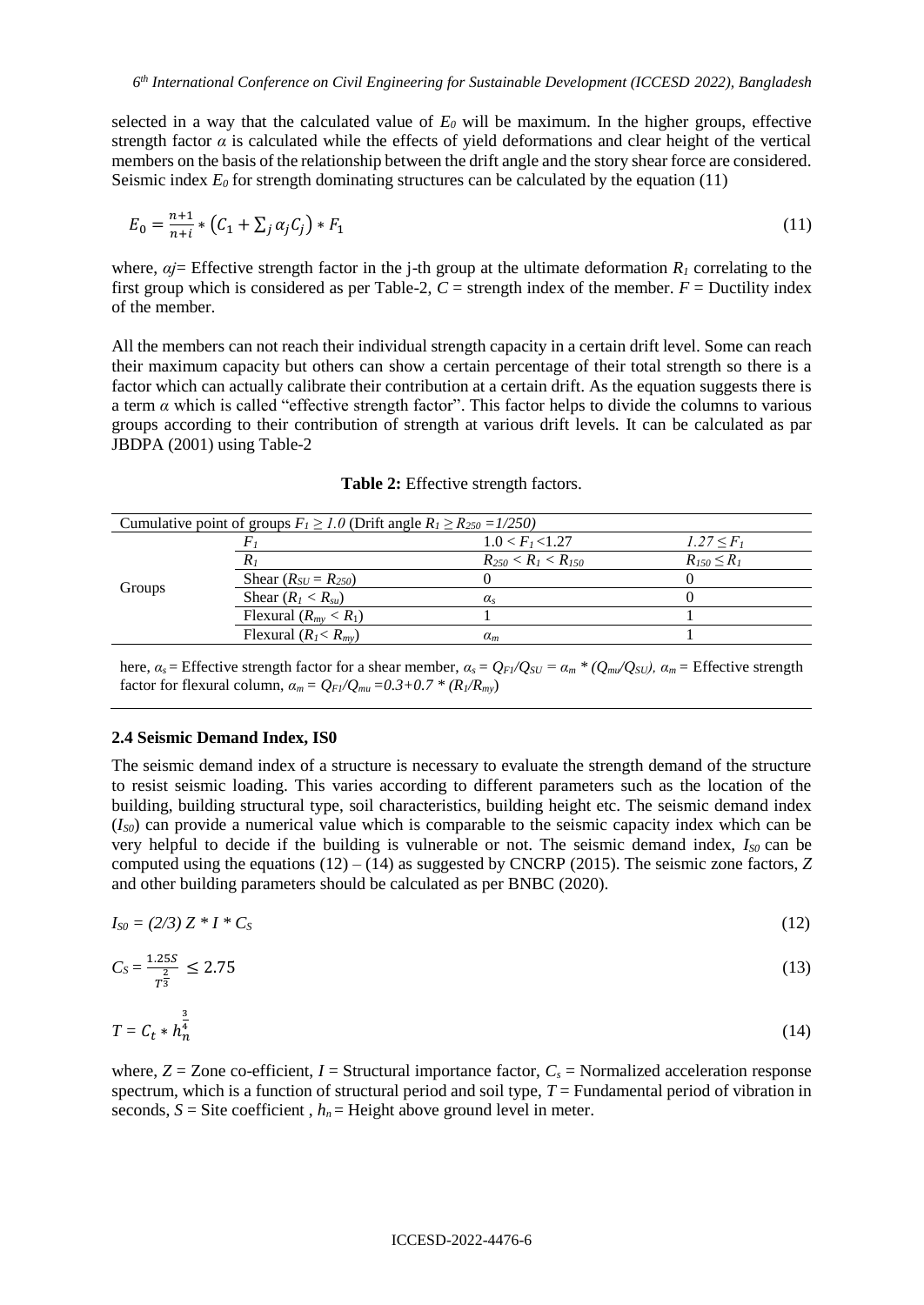## **3. BUILDING STRUCTURAL DETAILS**

An existing four storied RC building was selected which is located in Khulna, Bangladesh. The four storied building is regular in shape and was constructed in 2015 according to BNBC 2006. According to cross section there were four types of columns designated as  $C_1 - C_4$  as shown in Figure 4. These columns, 31 in total, were classified into 29 column types according to their tributary area are designated as  $Col_1 - Col_{29}$ . Among them the maximum cross section of the columns was 600 sq. inch and the minimum was 240 sq. inch. The yield strength of the steel used as main and shear reinforcement was 415 MPa and the cylinder strength of the concrete was 24 MPa. For main reinforcement 25 mm, 20mm and 16 mm bars were used. Again 10 mm bars were used at an interval of 4/8/4 inch c/c for shear reinforcement. 2.14% to 2.35% of steel was used in each of the columns as main rebars. Figure-4 shows the placement of columns and shear walls of that building.



**Figure 4:** Column layout of the building (all dimensions are in meter).

## **4. ANALYSIS AND RESULT**

Considering the structural characteristics of the building, it was assessed thoroughly using the Japanese second level evaluation procedure as per the guidelines of JBDPA (2001). During this assessment procedure each of the structural members were assessed individually and classified into groups according to their strength contribution in different drift levels, from which the seismic capacity index, *I<sup>S</sup>* was calculated. The seismic demand index *Iso* was calculated according to BNBC (2020) using the suitable values corresponding to seismic zone and structural features of the building.

## **4.1 Computation of individual member strength (***C***-index) and ductility (***F***-index)**

| Column           | N<br>(KN)                                   | $M_{\mu}$<br>(KN-<br>m) | $Q_{mu}$<br>(KN) | $\rho_t$<br>$(\%)$ | $\rho_w$<br>$(\% )$ | M/(Q.d) | $Q_{su}$<br>(KN) | Q<br>(KN) | Column<br>type | Total<br>weight<br>(KN) |       |
|------------------|---------------------------------------------|-------------------------|------------------|--------------------|---------------------|---------|------------------|-----------|----------------|-------------------------|-------|
| Col <sub>1</sub> | 1094.5                                      | 693                     | 325              | 0.905              | 0.002               | 3.00    | 362              | 325       | Flexural       |                         | 0.007 |
| Col <sub>6</sub> | 2696.7                                      | 1633                    | 765              | 0.923              | 0.003               | 3.00    | 729              | 729       | Shear          | 49036                   | 0.015 |
| SW <sub></sub>   |                                             | 3510                    | 822.49           |                    | ٠                   |         | 973.7            | 822.5     | Flexural       |                         | 0.016 |
|                  | $N =$ Normal force, $M_u =$ Moment capacity |                         |                  |                    |                     |         |                  |           |                |                         |       |

**Table 3:** Calculation of strength index, C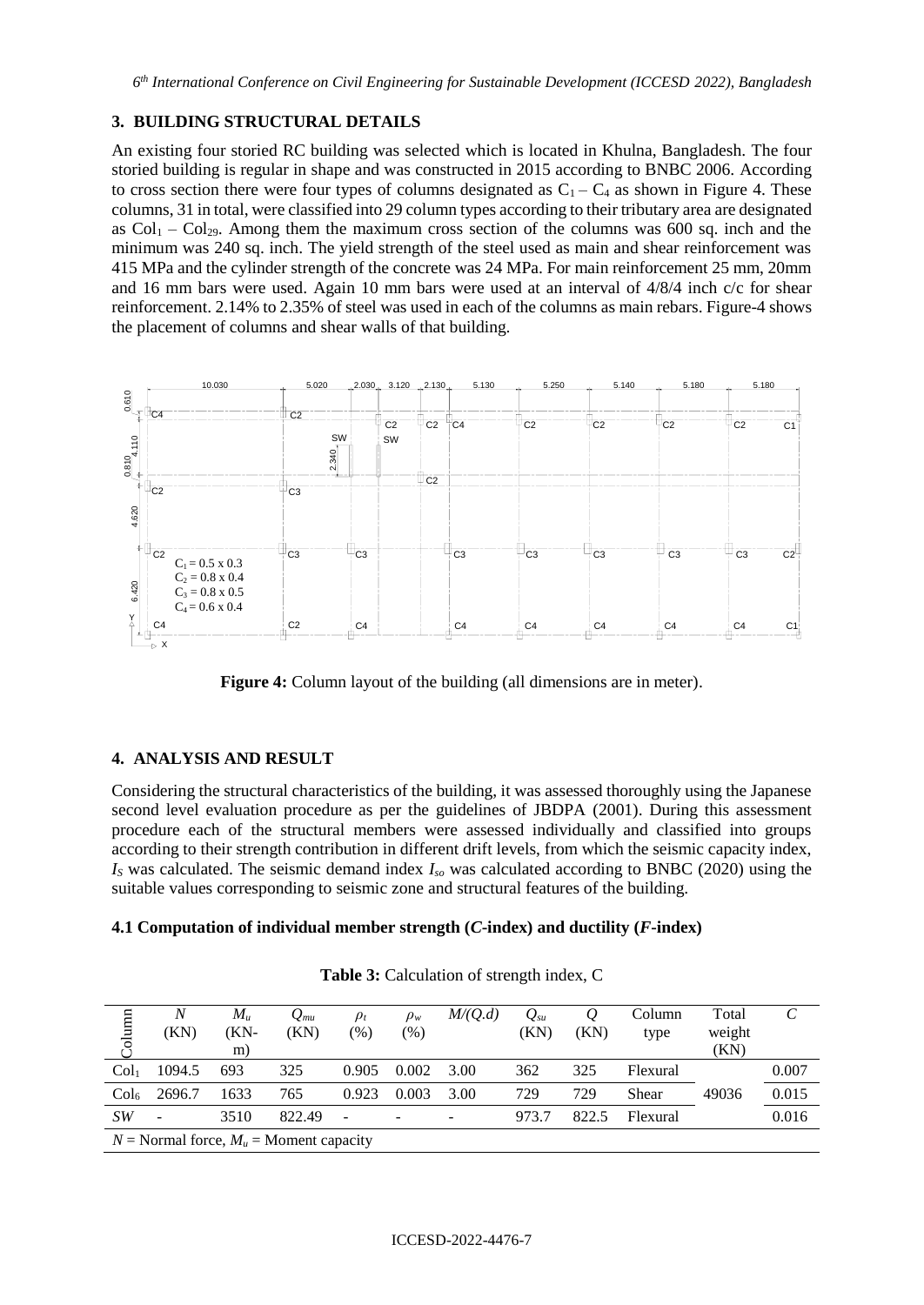The lateral strength (*Qu*) and deformation capacity (*R*) of each vertical members have been computed using the structural drawing and the material properties to attain corresponding strength (*C*) and ductility index (*F*). The strength index (*C*) computation of representative columns C1 and C6 (2 out of 29 columns classified by tributary area) and shear wall, SW is presented in Table-3. In addition, the deformation capacity (e.g.  $cR_{max}$ ,  $cR_{mn}$ ,  $cR_{mp}$ ,  $R_y$ ) and ductility index (*F*) of representative columns C1 and C6 (2 out of 29 columns classified by tributary area) and shear wall, *S<sup>w</sup>* is presented in Table-4.

| Column Id        | ${}_{C}\!R_{max}$        | $\mathcal{L}$ K <sub>mv</sub> | $C\mathbf{\Lambda}_{MD}$ | $\mathbf{A}$             | $c\mathcal{Q}_{\mathit{su}}/c\mathcal{Q}_{\mathit{mu}}$ | $\mathbf{r}_{mv}$ |      |
|------------------|--------------------------|-------------------------------|--------------------------|--------------------------|---------------------------------------------------------|-------------------|------|
| Col <sub>1</sub> | 1/100                    | 1/150                         | 0.001                    | 1/150                    |                                                         | 1/150             | 1.75 |
| Col <sub>6</sub> | 1/100                    | 1/150                         | $\overline{\phantom{0}}$ | 1/150                    | 0.95                                                    | 1/150             | .22  |
| SW               | $\overline{\phantom{a}}$ | -                             | $\overline{\phantom{a}}$ | $\overline{\phantom{0}}$ | 1.18                                                    |                   | 1.61 |

**Table 4:** Calculation of Ductility Index, *F*

## **4.2 Seismic Capacity Evaluation**

From the detailed analysis, the vertical members were divided into two groups ( $F = 1.27 \& F = 1.75$ ) for X-direction (long direction) as shown in Table-5. A graph was constructed (Figure-5) from these obtained analysis results for the determination of the seismic capacity index, *I<sup>s</sup>* of the building for Xdirection. According to the Figure-5, it's clear that at  $F = 1.27$  most of the columns fail as a result a substantial strength reduction takes place. So, to calculate the capacity the values corresponding to *F*=1.27 can be taken into accounts. So,  $E_0 = 0.37$  and as  $S_p = 1.0$  and  $T = 1.0$ ,  $I_s = 0.37$ .

Similarly, the columns of the Y-axis was divided into one group (*F*=1.75) as shown in Table-6. Another graph corresponding the strength index *C* and ductility index, *F* was constructed from the values from Table-6 which is shown in Figure-6. As shown in the Figure-6 at  $F = 1.75$  the building witnesses a sudden change in strength, the values corresponding to  $F = 1.75$  was taken into consideration to evaluate the seismic capacity index along Y-direction. The value of  $I<sub>S</sub>$  for Y-direction is found to be 0.40 and was calculated using the similar procedure. As the value of  $I_s$  for the X-direction ( $I_s = 0.37$ ) is the lowest, the seismic capacity index can be taken as 0.37.

| <b>Column ID</b>  | <b>First Group</b> |                       |                |                  | <b>Second Group</b>   |                |  |  |
|-------------------|--------------------|-----------------------|----------------|------------------|-----------------------|----------------|--|--|
|                   | $\alpha$           | $\mathcal{C}_{0}^{0}$ | $\overline{F}$ | $\alpha$         | $\mathcal{C}_{0}^{0}$ | $\overline{F}$ |  |  |
| Col <sub>1</sub>  | 0.83               | 0.0066                | 1.75           |                  | 0.0066                | 1.75           |  |  |
| Col <sub>2</sub>  | 1.00               | 0.0215                | 1.27           | $\boldsymbol{0}$ | 0.0215                | 1.27           |  |  |
| Col <sub>3</sub>  | 1.00               | 0.0110                | 1.27           | $\boldsymbol{0}$ | 0.0110                | 1.27           |  |  |
| Col <sub>4</sub>  | 0.83               | 0.0137                | 1.75           | 1                | 0.0137                | 1.75           |  |  |
| Col <sub>5</sub>  | 1.00               | 0.0107                | 1.27           | $\boldsymbol{0}$ | 0.0107                | 1.27           |  |  |
| Col <sub>6</sub>  | 1.00               | 0.0149                | 1.22           | $\mathbf{0}$     | 0.0149                | 1.22           |  |  |
| Col <sub>7</sub>  | 1.00               | 0.0150                | 1.22           | $\boldsymbol{0}$ | 0.0150                | 1.22           |  |  |
| Col <sub>8</sub>  | 1.00               | 0.0105                | 1.27           | $\boldsymbol{0}$ | 0.0105                | 1.27           |  |  |
| Col <sub>9</sub>  | 1.00               | 0.0138                | 1.22           | $\boldsymbol{0}$ | 0.0138                | 1.22           |  |  |
| Col <sub>10</sub> | 0.83               | 0.0092                | 1.75           | 1                | 0.0092                | 1.75           |  |  |
| Col <sub>11</sub> | 0.83               | 0.0072                | 1.75           |                  | 0.0072                | 1.75           |  |  |
| Col <sub>12</sub> | 0.83               | 0.0086                | 1.75           |                  | 0.0086                | 1.75           |  |  |
| Col <sub>13</sub> | 0.83               | 0.0069                | 1.75           |                  | 0.0069                | 1.75           |  |  |
| Col <sub>14</sub> | 1.00               | 0.0144                | 1.22           | $\boldsymbol{0}$ | 0.0144                | 1.22           |  |  |
| Col <sub>15</sub> | 0.83               | 0.0069                | 1.75           |                  | 0.0069                | 1.75           |  |  |
| Col <sub>16</sub> | 1.00               | 0.0114                | 1.27           | $\boldsymbol{0}$ | 0.0114                | 1.27           |  |  |
| Col <sub>17</sub> | 1.00               | 0.0143                | 1.22           | $\boldsymbol{0}$ | 0.0143                | 1.22           |  |  |
| Col <sub>18</sub> | 0.83               | 0.0063                | 1.75           |                  | 0.0063                | 1.75           |  |  |

**Table 5:** Strength and Ductility index, group classification for members in X direction (long direction)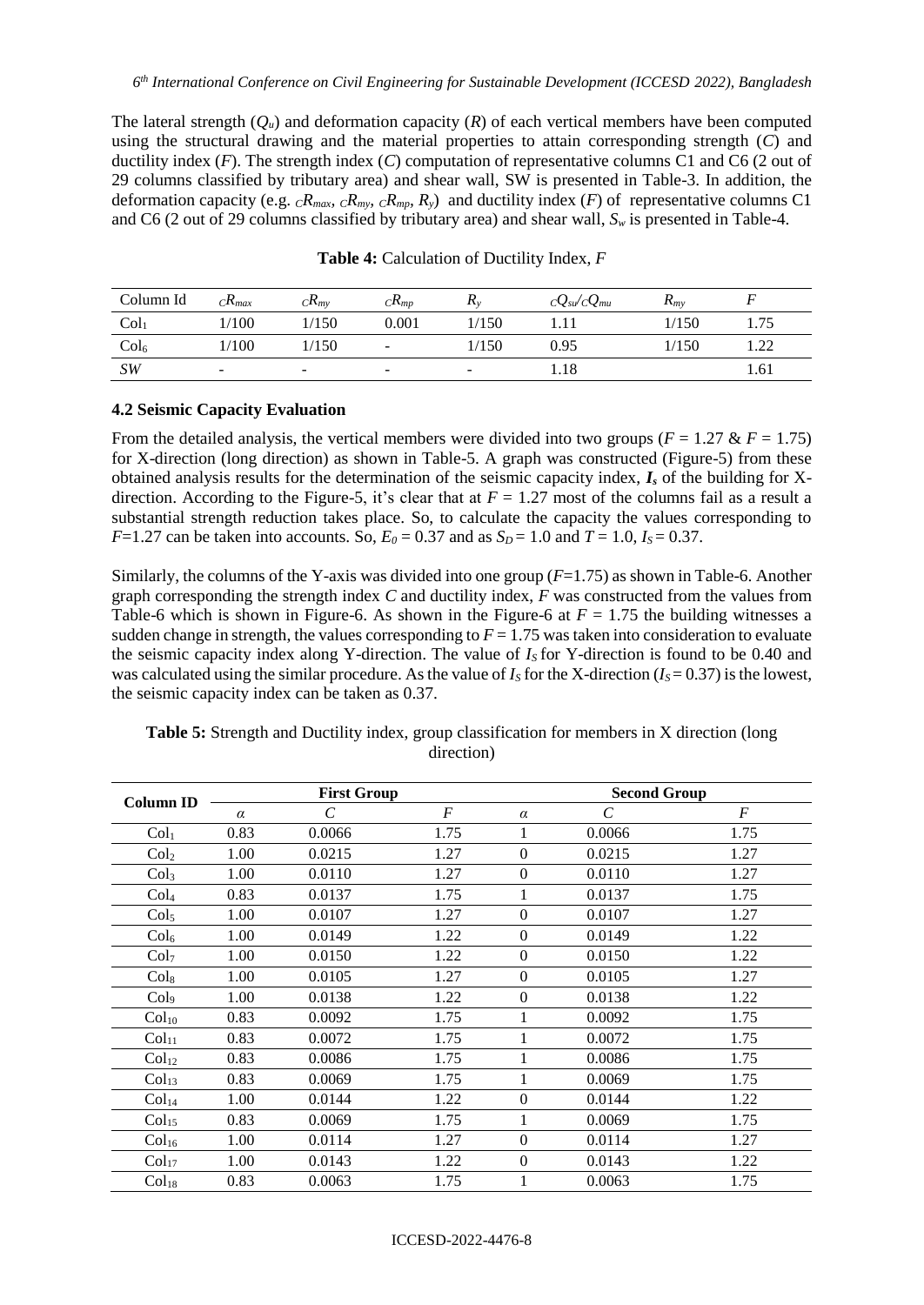| Column ID         | <b>First Group</b> |        |     | <b>Second Group</b> |        |    |  |
|-------------------|--------------------|--------|-----|---------------------|--------|----|--|
|                   |                    |        |     |                     |        |    |  |
| Col <sub>19</sub> | .00                | 0.0142 | ാറ  |                     | 0.0142 | nη |  |
| Col <sub>20</sub> | 0.83               | 0.0062 | .75 |                     | 0.0062 |    |  |
| Col21             | .00                | 0.0099 | .27 |                     | 0.0099 | רר |  |

**Table 5 (continued):** Strength and Ductility index, group classification for members in X direction (long direction)

| <b>Column ID</b>  |          | <b>First Group</b> |      | <b>Second Group</b> |        |      |  |
|-------------------|----------|--------------------|------|---------------------|--------|------|--|
|                   | $\alpha$ |                    | F    | $\alpha$            |        | F    |  |
| Col <sub>22</sub> | 1.00     | 0.0142             | 1.22 | 0                   | 0.0142 | 1.22 |  |
| Col <sub>23</sub> | 0.83     | 0.0062             | 1.75 |                     | 0.0062 | 1.75 |  |
| Col <sub>24</sub> | 1.00     | 0.0100             | 1.27 | $\theta$            | 0.0100 | 1.27 |  |
| Col <sub>25</sub> | 1.00     | 0.0143             | 1.22 | 0                   | 0.0143 | 1.22 |  |
| Col <sub>26</sub> | 0.83     | 0.0063             | 1.75 |                     | 0.0063 | 1.75 |  |
| Col <sub>27</sub> | 0.83     | 0.0040             | 1.75 |                     | 0.0040 | 1.75 |  |
| Col <sub>28</sub> | 1.00     | 0.0105             | 1.27 | $\theta$            | 0.0105 | 1.27 |  |
| Col <sub>29</sub> | 0.83     | 0.0035             | 1.75 |                     | 0.0035 | 1.75 |  |
| SW                |          | -                  |      |                     | -      | -    |  |

# **Table 6:** Strength and Ductility index, group classification for members in Y direction (short direction)

| <b>Column ID</b>          | $\pmb{\alpha}$ | $\boldsymbol{C}$ | $\bm{F}$ |
|---------------------------|----------------|------------------|----------|
| Col <sub>1</sub>          | 1              | 0.0044           | 1.75     |
| $\overline{\text{Col}_2}$ | 1              | 0.0131           | 1.75     |
| Col <sub>3</sub>          | 1              | 0.0067           | 1.75     |
| Col <sub>4</sub>          | 1              | 0.0090           | 1.75     |
| Col <sub>5</sub>          | $\mathbf 1$    | 0.0065           | 1.75     |
| Col <sub>6</sub>          | 1              | 0.0120           | 1.75     |
| Col <sub>7</sub>          | 1              | 0.0120           | 1.75     |
| Col <sub>8</sub>          | 1              | 0.0064           | 1.75     |
| Col9                      | 1              | 0.0112           | 1.75     |
| Col <sub>10</sub>         | 1              | 0.0058           | 1.75     |
| Col <sub>11</sub>         | 1              | 0.0048           | 1.75     |
| Col <sub>12</sub>         | 1              | 0.0055           | 1.75     |
| Col <sub>13</sub>         | 1              | 0.0046           | 1.75     |
| Col <sub>14</sub>         | 1              | 0.0117           | 1.75     |
| Col <sub>15</sub>         | 1              | 0.0045           | 1.75     |
| Col <sub>16</sub>         | 1              | 0.0069           | 1.58     |
| Col <sub>17</sub>         | 1              | 0.0116           | 1.75     |
| Col <sub>18</sub>         | 1              | 0.0041           | 1.75     |
| Col <sub>19</sub>         | 1              | 0.0116           | 1.75     |
| Col <sub>20</sub>         | 1              | 0.0041           | 1.75     |
| Col <sub>21</sub>         | 1              | 0.0062           | 1.75     |
| Col <sub>22</sub>         | 1              | 0.0115           | 1.75     |
| Col <sub>23</sub>         | 1              | 0.0041           | 1.75     |
| Col <sub>24</sub>         | 1              | 0.0062           | 1.75     |
| Col <sub>25</sub>         | 1              | 0.0116           | 1.75     |
| Col <sub>26</sub>         | 1              | 0.0041           | 1.75     |
| Col <sub>27</sub>         | 1              | 0.0027           | 1.75     |
| Col <sub>28</sub>         | 1              | 0.0064           | 1.75     |
| Col <sub>29</sub>         | 1              | 0.0024           | 1.75     |
| $\cal{SW}$                | $\mathbf{1}$   | 0.0168           | 1.61     |
|                           |                |                  |          |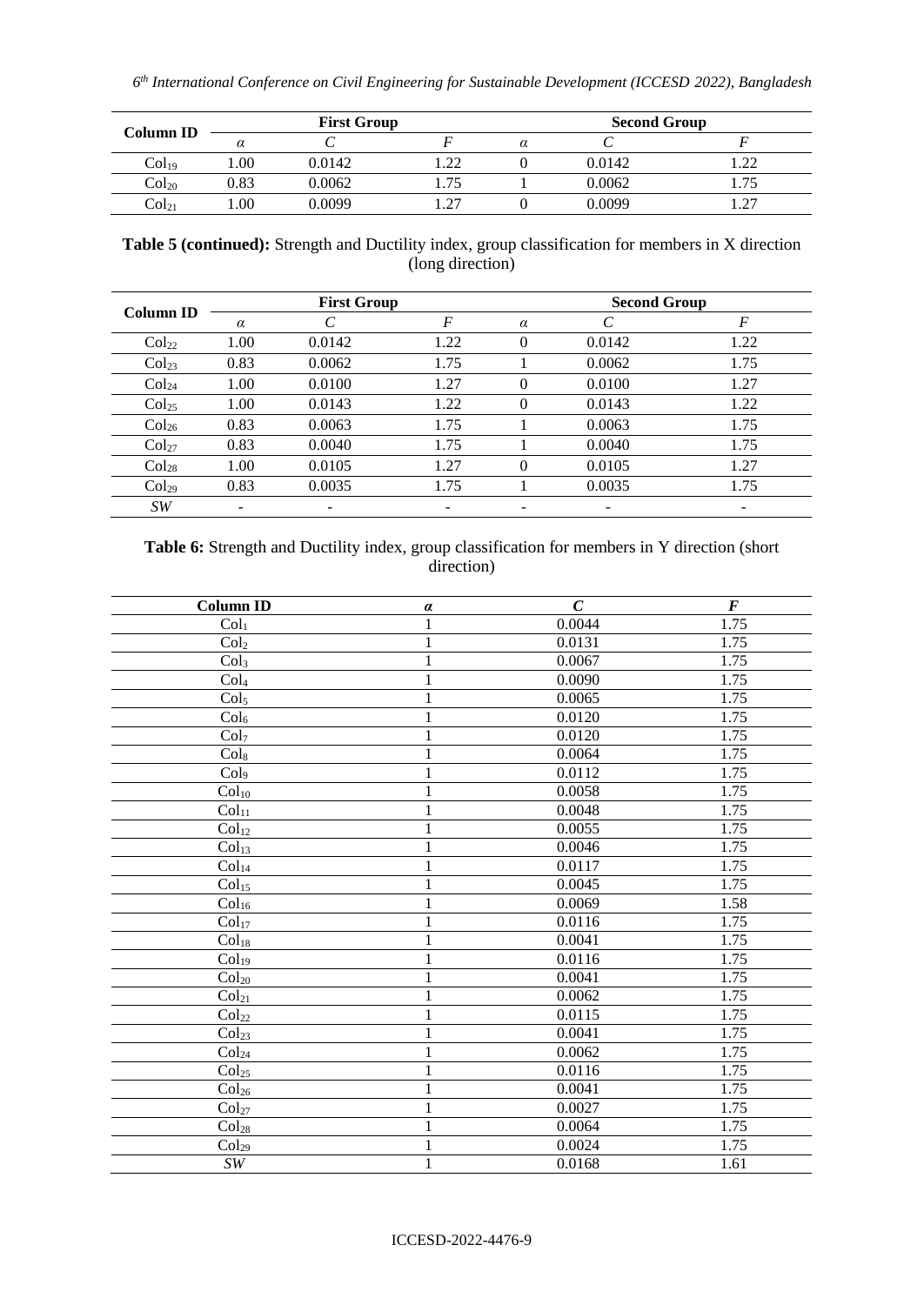

**Figure 5:** Seismic capacity along X-direction (long direction).



**Figure 6:** Seismic capacity along Y-direction (short direction).

### **4.3 Seismic Demand Evaluation**

The seismic demand index,  $I_{\text{S0}}$  was calculated as 0.22 using the equation  $(8) - (10)$  as per the guidelines of CNCRP 2015. The zone coefficient and other building parameters are considered as per BNBC 2020 as presented in Table-7.

|  | <b>Table 7:</b> Seismic demand index calculation. |
|--|---------------------------------------------------|
|--|---------------------------------------------------|

| -     |               |          | ັ   | ັ             | $\alpha$<br>150         |  |
|-------|---------------|----------|-----|---------------|-------------------------|--|
| v. 12 | $\sim$<br>∪.∪ | ້<br>v.v | 1.J | --<br>ر ، ، ب | $\mathsf{v}.\mathsf{u}$ |  |

### **4.4 Comparison between Seismic Capacity and Demand**

The relationship of strength index (*C*) and ductility index (*F*) along with the demand curve for both directions of the building are shown in in Figure 7 and Figure 8. The seismic capacity index *I<sup>s</sup>* is taken as 0.37 as it's the smaller value among the two principal directions and the demand index was found to be 0.22. Comparing to these values it's clear that this building has a greater capacity comparing to the seismic demand. So, this building can be considered as not vulnerable.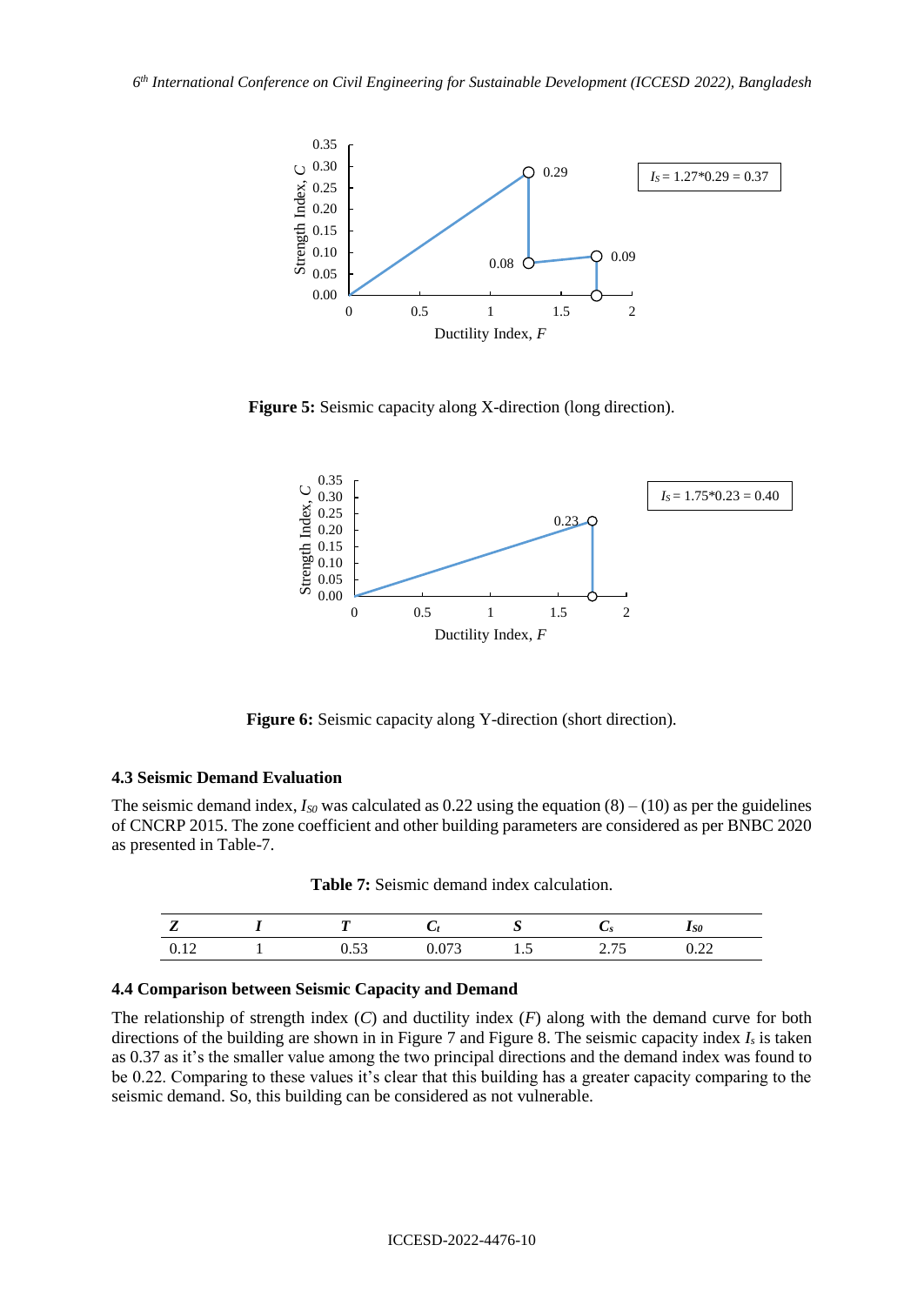

**Figure 7:** Demand and capacity comparison for X-direction (long direction).



**Figure 8:** Demand and capacity comparison for Y-direction (short direction).

#### **5. CONCLUSION:**

The main purpose of this study was to evaluate the vulnerability of an existing RC building under seismic loading. For this very reason two main parameters, seismic capacity and demand indices were computed with the detailed evaluation procedure of JBDPA 2001 and CNCRP 2015, respectively. The values of seismic capacity indices for two principal horizontal directions were found to be 0.37 and 0.40. The minimum value of seismic indices was considered as the seismic capacity index  $I<sub>S</sub> (= 0.37)$ . On the other hand, the seismic demand index, *IS0* for this particular building was found to be 0.22. The building can be considered as not vulnerable, as the seismic capacity index has a higher value than the seismic demand index.

### **REFERENCES**

- ASCE. (2003, September)."Seismic evaluation of existing buildings."American Society of Civil Engineers.
- Federal Emergency Management Agency (US) (Ed.) (2017)."*Rapid visual screening of buildings for potential seismic hazards: A handbook*. Government Printing Office."
- Fukuyama, H., & Sugano, S. (2000)."Japanese seismic rehabilitation of concrete buildings after the Hyogoken-Nanbu Earthquake." *Cement and Concrete Composites*, *22*(1), 59-79.